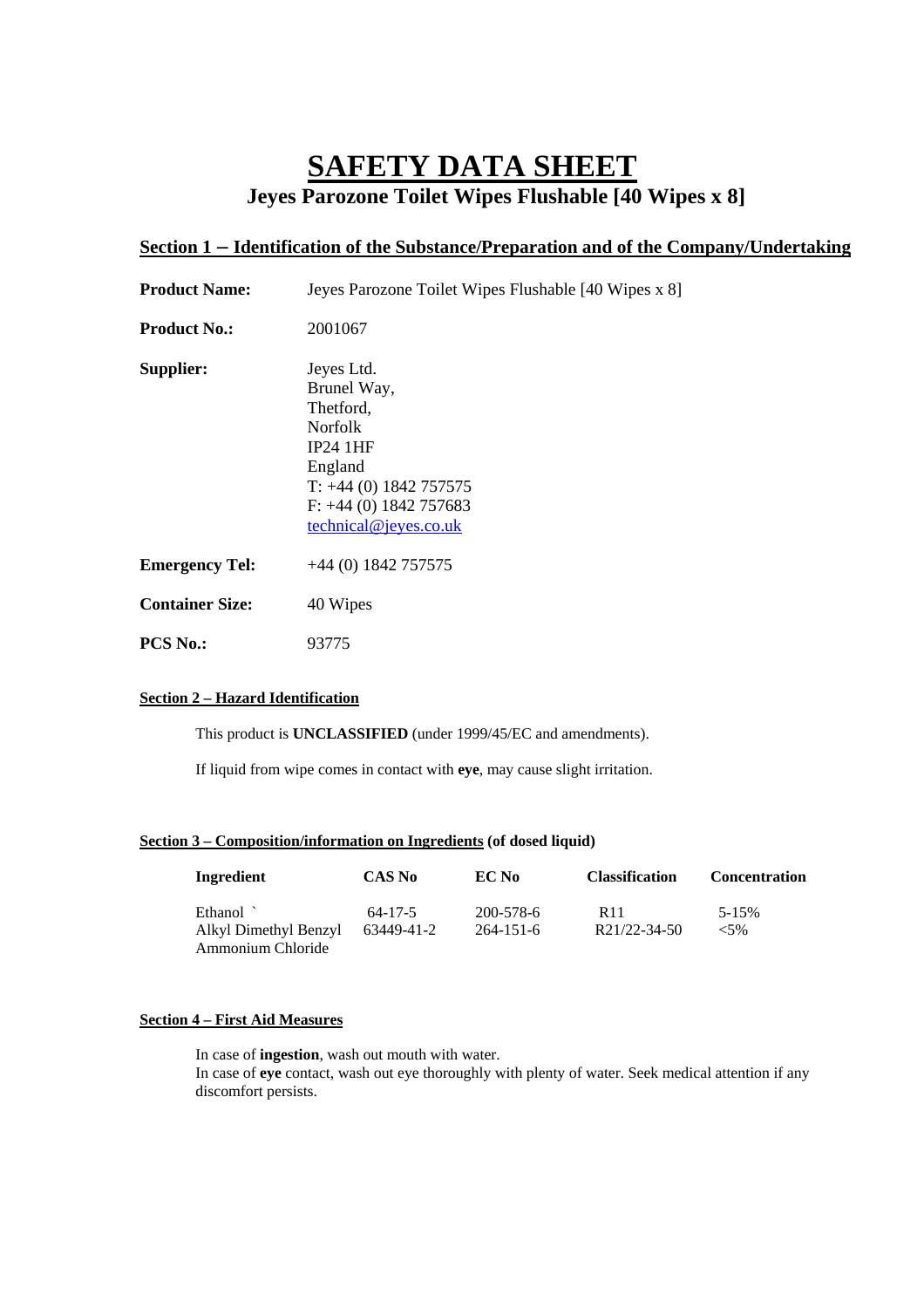#### **Section 5 – Fire Fighting Measures (for bulk quantity)**

Fumes containing carbon dioxide and carbon monoxide may be given off in large fires if product water is driven off.

To extinguish fire, use powder, foam, sand or water spray.

#### **Section 6 – Accidental Release Measures (for bulk quantity)**

Contain spillage in suitable container(s) for examination and possible return to stock. Unless packaging is broken, no eye or skin protection should be required. If packaging is broken and continuous bulk handling necessary, then approved eye protection and gloves are recommended. If disposal is required, adhere to local/national regulations/guidelines

#### **Section 7 – Handling and Storage (for bulk quantity)**

No specific handling conditions are suggested for the packed wipes other than those applied as best practice or specified by local working regulations. Product should be stored at temperatures  $>4$  °C and <30 °C.

#### **Section 8 – Exposure Controls / Personal Protection (for bulk quantity)**

Ethanol: UK EH40: OES 1000ppm (1920mg/m3) 8h TWA

If product packaging is undamaged then no special personal protective equipment should be required other than those applied as best practice or specified by local working regulations. If packaging is broken and continuous bulk handling necessary, then approved eye protection and gloves are recommended.

#### **Section 9 – Physical and Chemical Properties**

**Appearance:** White non-woven applicator impregnated with water-like liquid. **Odour:** Slight alcohol odour

#### **Properties of the dosed liquid:**

| pH:                      | $5.4 - 6.0$            |
|--------------------------|------------------------|
| <b>Relative density:</b> | $0.98 - 0.99$ (@20 °C) |
| <b>Water solubility:</b> | soluble                |

#### **Section 10 – Stability and Reactivity**

Product is stable under normal storage and use conditions.

#### **Section 11 – Toxicological Information**

On contact with eye, liquid from wipe may cause slight irritation.